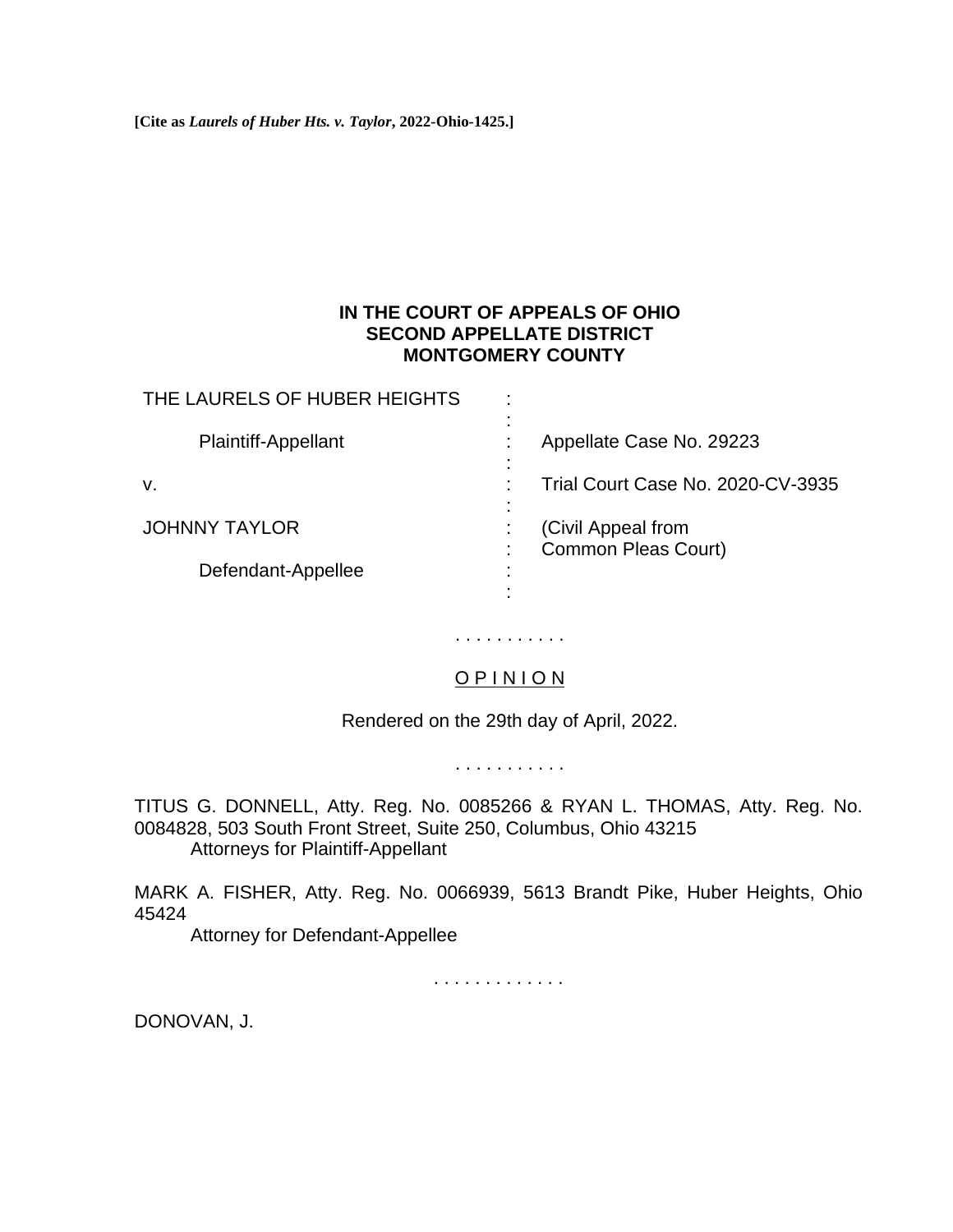**{¶ 1}** The Laurels of Huber Heights ("Laurels") appeals from a judgment of the Montgomery County Court of Common Pleas, which sustained Johnny Taylor's motion for summary judgment on Laurels' complaint for breach of contract and promissory estoppel. We reverse the judgment of the trial court and remand the matter for further proceedings consistent with this opinion.

**{¶ 2}** Laurels operates a skilled nursing and rehabilitation facility, and Taylor's wife, Helena Taylor ("Helena"), became a resident of the facility on February 27, 2018. According to Laurels' complaint, Helena owed a balance of \$43,296.35 to the facility, and on December 10, 2018, Taylor executed a promissory note, promising to pay Laurels the total amount due in monthly installments of no less than \$1,500 per month. The promissory note was attached to the complaint as Exhibit A. According to Laurels, Taylor failed to make any payments and owed the full balance due. Laurels asserted that it reasonably relied upon Taylor's promise to pay.

**{¶ 3}** The document labeled Exhibit A had been executed on December 10, 2018. It stated that the amount due was \$43,296.35 "until November 31st 2018, plus additional \$255.00 per day for [every day] until discharge," and it designated "Helena Taylor/Johnnie [sic] Taylor" as the "Resident/Responsible Party." It stated that the resident/responsible party agreed to pay the owed amount as follows: first payment of \$2,500 on December 19, 2018, and \$1,500 per month by the third Wednesday of the month every month thereafter. It further stated: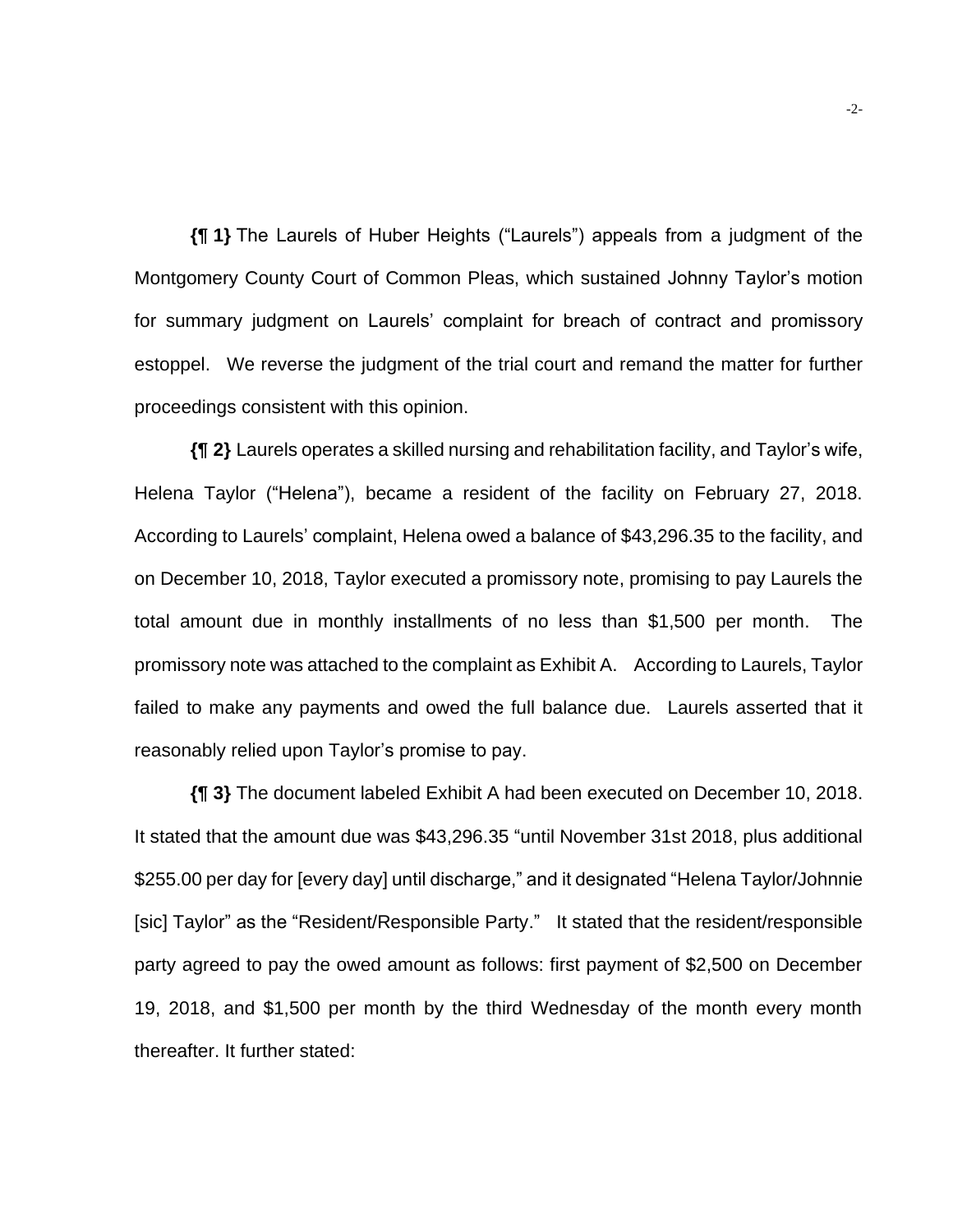The facility accepts the above arrangements and will not pursue further collections activity on this account unless the above agreement is breached by the resident/responsible party agreeing to pay the balance due. If the monthly payments are not received as agreed upon this agreement becomes void and balance in full will be due immediately.

The agreement was signed on December 11, 2018, by Taylor as "Resident/Responsible [sic]" and by a representative of Laurels.

**{¶ 4}** Helena died on January 13, 2019.

**{¶ 5}** Laurels filed its complaint against Taylor to collect on Helena's account on October 14, 2020, and Taylor filed his answer on November 18, 2020.

**{¶ 6}** Laurels filed a motion for summary judgment on January 18, 2021. Laurels asserted that Taylor had agreed to pay Helena's balance due in monthly installments, and in exchange it had agreed to take no further action to recover on the debt. Laurels asserted that Taylor had "failed to perform" under the agreement with "no cognizable legal excuse." Laurels asserted damages for breach of contract in the amount of \$49,490.87 and asserted that it continued to be damaged by Taylor's failure to pay.

**{¶ 7}** An affidavit of Jessica Collins, the Business Office Manager for Laurels, was attached to the motion for summary judgment. The affidavit stated that Laurels had fully executed "the terms of [Helena's] stay," which were to provide Helena "with room and board, as well as goods and services in exchange for monthly payment and other fees, expenses, and costs." When the Taylors failed to make payments pursuant to their agreement with Laurels and a balance became due and owing, Johnny had executed the promissory note in question (as described above). According to Collins, Laurels "fully executed its obligations arising under the Promissory Note," but Taylor failed to perform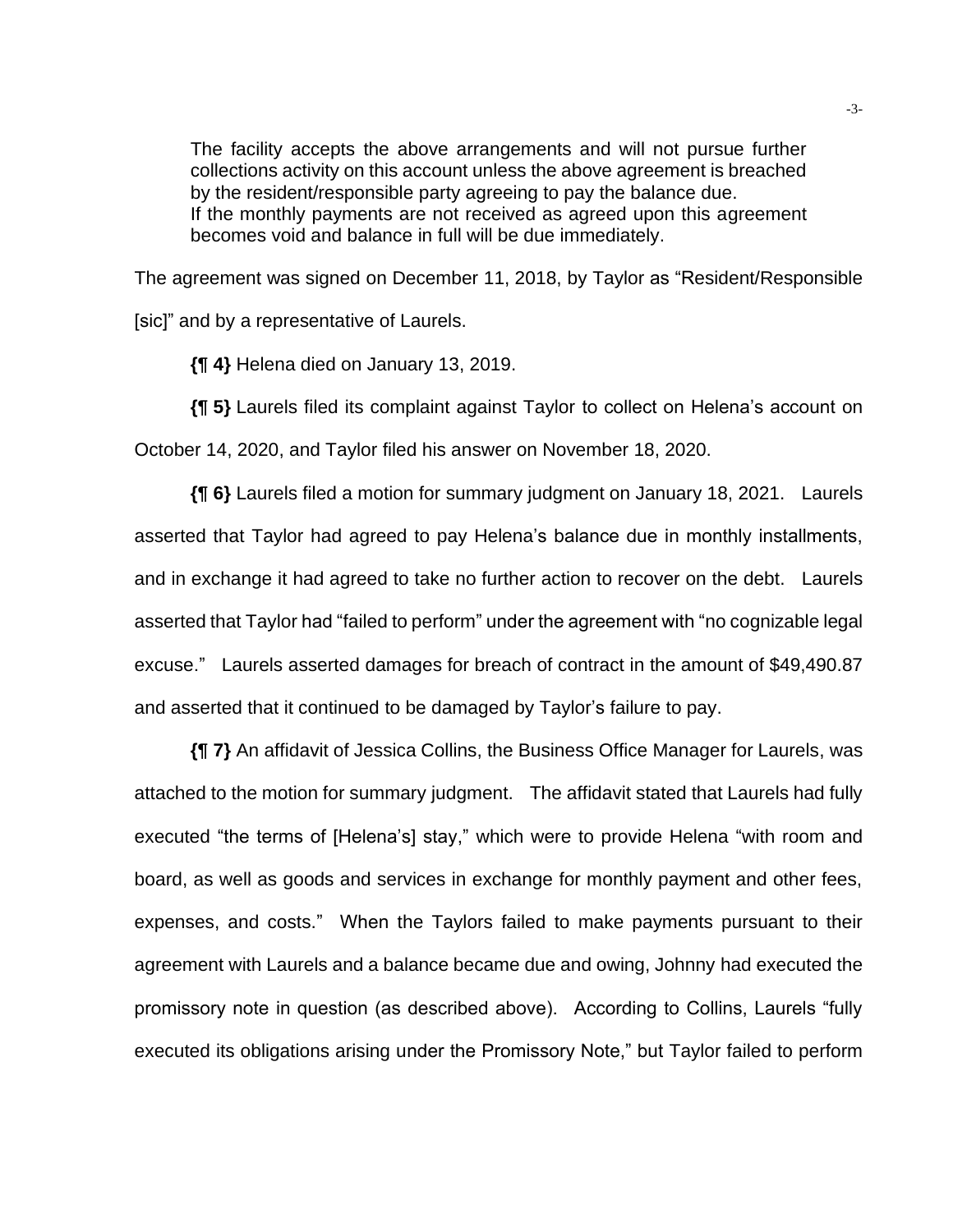his contractual obligations, did not make a single payment, and owed \$49,490.87 pursuant to an account statement attached to the affidavit, which was dated November 30, 2020.

**{¶ 8}** In response to Laurel's motion for summary judgment, Taylor asserted that the case should proceed beyond summary judgment because there were genuine issues of material fact as to the amount owed and whether Taylor had contracted with Laurels "to be the responsible party for the payment." Taylor attached his own affidavit, which stated in its entirety that "the facts in the memorandum are true."

**{¶ 9}** On March 29, 2021, the trial court overruled Laurels' motion for summary judgment, finding that there were issues of material fact that made summary judgment inappropriate. The court set the matter for a telephone status conference on April 23, 2021, and subsequently scheduled a pre-trial scheduling conference.

**{¶ 10}** On June 2, 2021, Taylor filed a motion for leave of court to file a motion for summary judgment, to which his motion for summary judgment was attached. On June 4, 2021, the trial court granted the motion for leave, and Taylor's motion for summary judgment was filed. Taylor's motion asserted that the "one page document signed by [him] does not state that it is a promise to pay or obligate [him] to pay for services provided to his wife," that the document was executed after the services were provided to his wife, and that all of the services were provided only to his wife. Taylor also asserted that "the document he signed was explained to him as a payment arrangement on behalf of his wife, in lieu of her social security income being taken, for her care provided by [Laurels]."

**{¶ 11}** Taylor asserted that Laurels could not "employ a breach of contract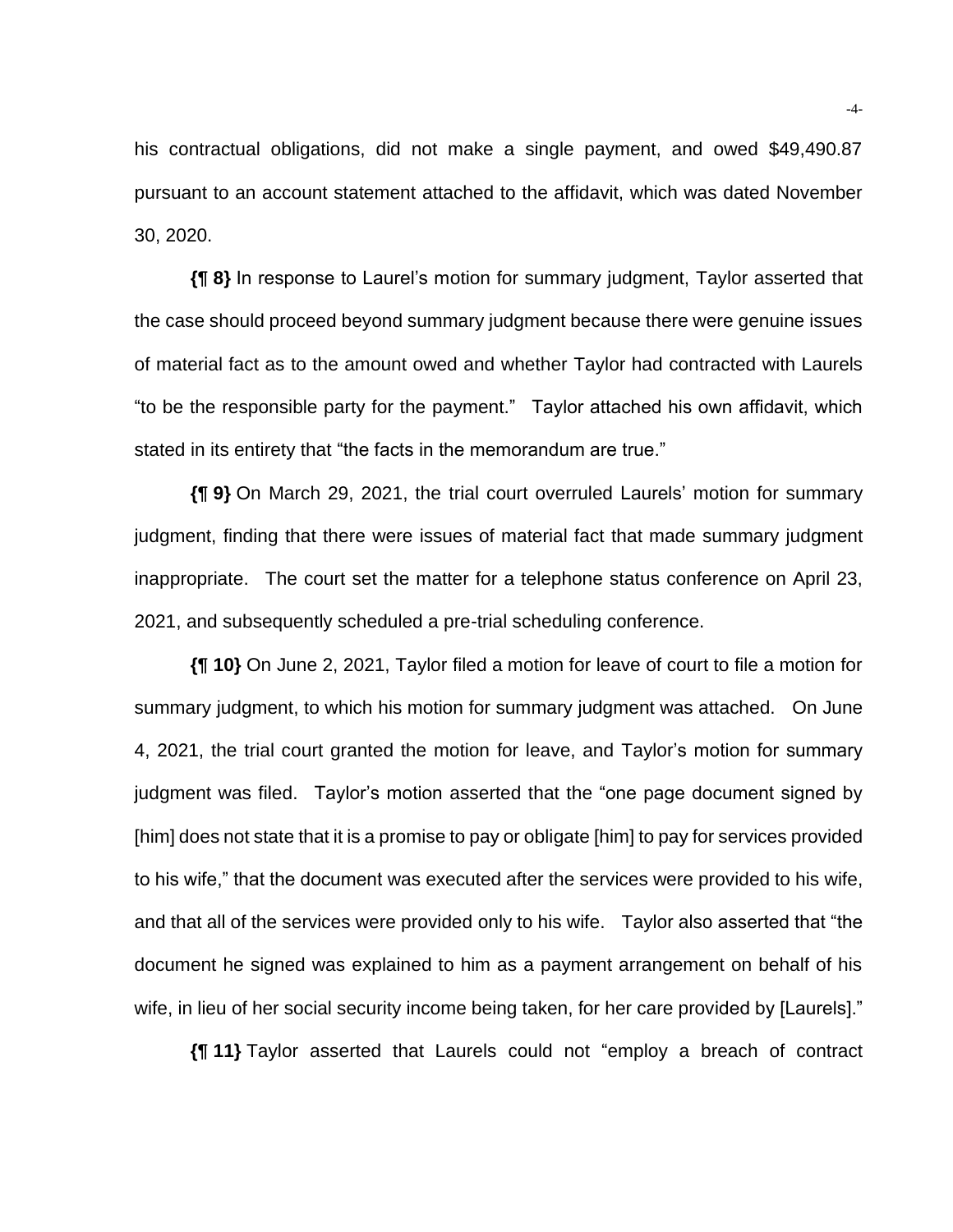argument to impose personal liability" upon him. He cited *Village at the Greene v. Smith*, 2d Dist. Montgomery No. 28762, 2020-Ohio-4088, in support of his argument. Taylor also attached another affidavit, in which he stated: "On December 10, 2018, I did sign a payment agreement on behalf of my wife for \$1,500.00 a month which I was told was for her social security income that she was receiving at the time." Taylor's affidavit was not notarized.

**{¶ 12}** Laurels responded to Taylor's motion for summary judgment on July 2, 2021. According to Laurels, Taylor's "assumption" of Helena's debt "was in no way predicated on, or associated with, [Helena's] admission or continued care at [Laurels]." Rather, it was "based upon separate and distinct consideration," i.e., Laurels' foregoing collection on Helena's account. Laurels also argued that *Smith*, the case cited by Taylor, was distinguishable, because the agreements signed by the patient's representative in that case clearly violated of both 42 U.S.C. 1396r(c)(5)(A)(ii) and Ohio Adm.Code 5160- 3-02(C)(4) by conditioning the patient's admission or continued care on the representative's assumption of the patient's debt, which was not the case here. Laurels argued that, by the promissory note's very terms, it was executed to prevent Laurels from taking legal action to collect upon Helena's outstanding balance, which "constitute[d] separate and distinct consideration." Helena's continued care was not conditioned on the execution of the note, and Taylor provided no evidence to the contrary.

**{¶ 13}** In granting Taylor's motion for summary judgment, the trial court stated:

\* \* \* [Laurels] appears to be arguing that Johnnie Taylor was not prohibited from voluntarily making payments and its "installment plan" was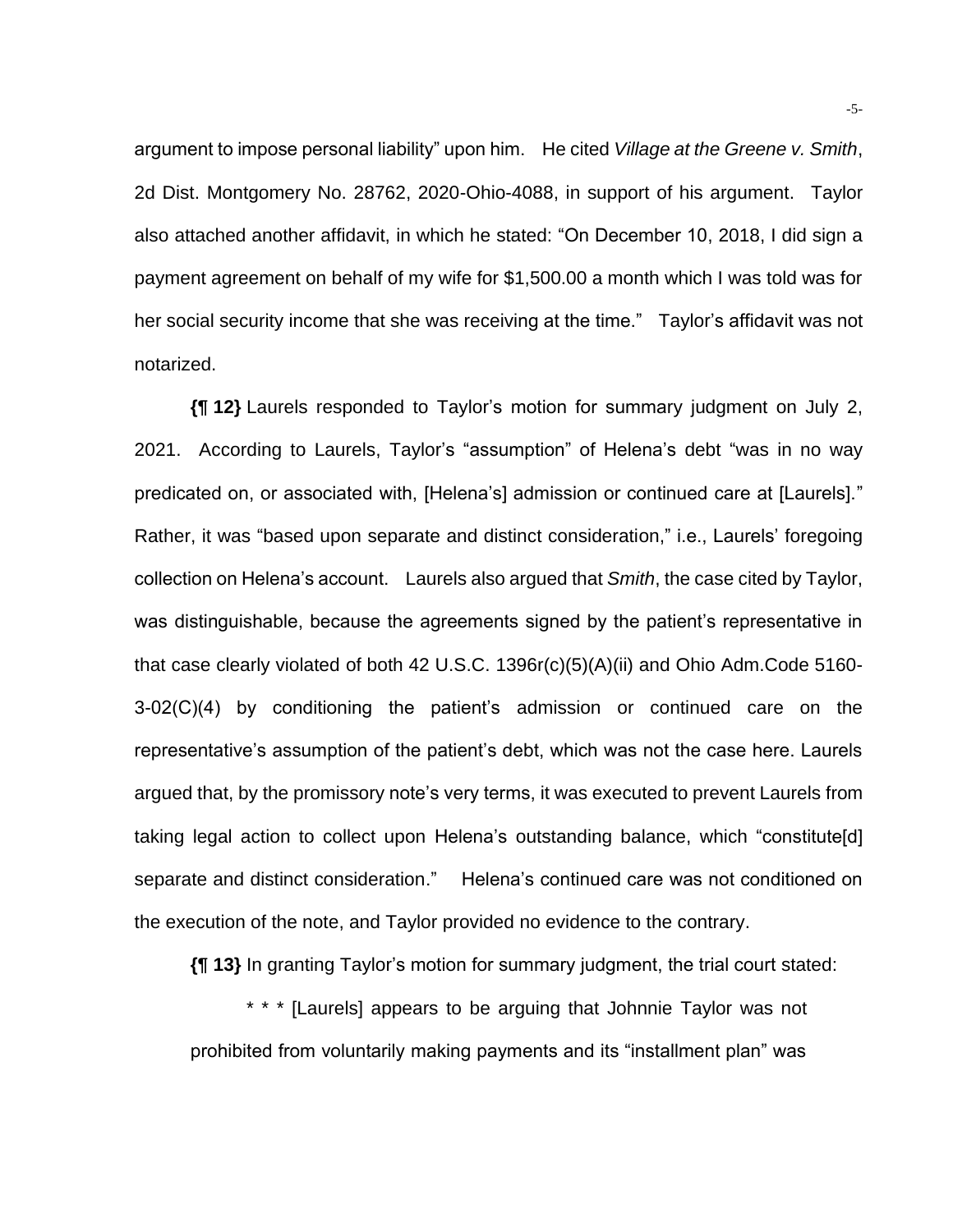merely memorializing that decision. However, [Laurels] asserts that the document is a promissory note, Affidavit, Jessica Collins, Business Manager. It has filed this action against Johnnie Taylor seeking a court judgment that he is obligated to pay the bills for his wife's stay. [Laurels'] action can only be construed as an attempt to impose personal liability on defendant, Johnnie Taylor, husband of its resident.

[Laurels] admits that [Taylor's] wife was under its care when it had [Taylor] sign the subject document that it alleges is a promissory note. It admits that imposing personal liability on [Taylor] for the continued care of his wife would be unlawful. \* \* \* It argues that the document upon which this action is based was simply having [Taylor] agree to an installment plan in exchange for forbearance from filing a civil action against him. \*\*\*

The Court finds [Laurels'] argument unpersuasive. [Laurels'] agreement was to forbear from bringing an action against [Taylor], to render him personally responsible, and obligated to pay, for services that it could not legally impose upon him under both Ohio and federal law governing nursing homes. As stated by the Second District Court of Appeals in *Village at the Greene* [*v. Smith,* 2d Dist. Montgomery No. 28762, 2020- Ohio-4088,] [Laurels] "may not employ this 'breach of contract' rationale to impose personal liability on [Johnnie Taylor] where the involuntary imposition of such responsibility is prohibited by both state and federal law." [Laurels'] arguments conflict with the ruling "that a nursing facility may not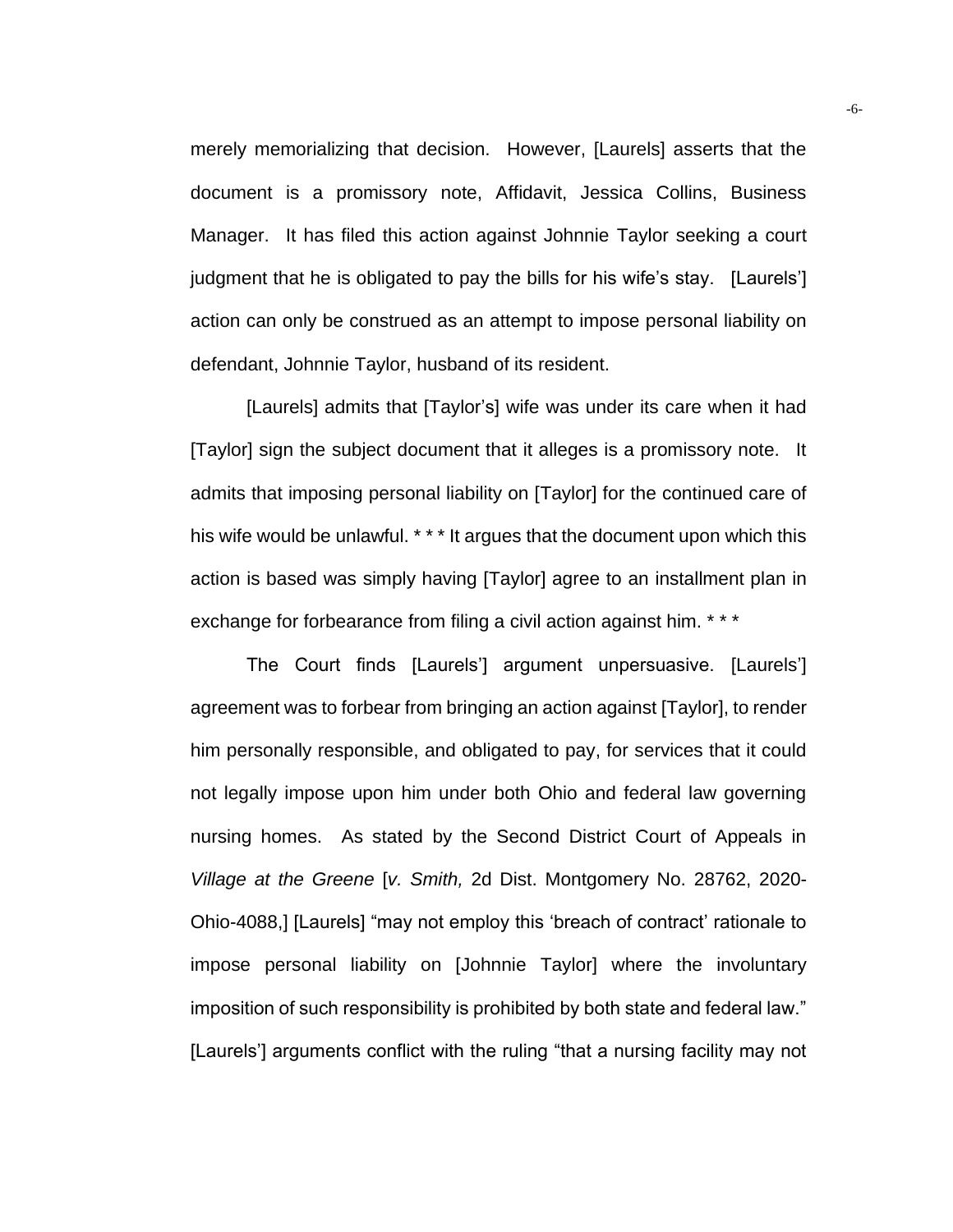accomplish through these types of contractual provisions . . . what federal and Ohio law strictly forbid, imposing personal liability" on the resident's representative or family member. [*Id.* at] ¶ 24-26. The Court finds that [Laurels'] action is based on an installment payment plan designed to impose personal liability on Johnnie Taylor that it could not legally impose.

On this basis, the trial court granted summary judgment in favor of Taylor and dismissed the action.

**{¶ 14}** Laurels appeals, asserting the following assignment of error:

THE TRIAL COURT ERRED IN ITS DECISION AND ENTRY GRANTING MOTION FOR SUMMARY JUDGMENT BY HOLDING THAT VILLAGE AT THE GREENE v. SMITH, 2020-OHIO-4088; 42 U.S.C. 1396r(c)(5)(A)(ii) AND OHIO ADM. CODE 5160-3-02(C)(4) PROVIDE AN ALL ENCOMPASSING PROHIBITION AGAINST A SKILLED NURSING FACILITY CONTRACTING WITH A THIRD PARTY TO ACCEPT LIABILITY ON A PATIENT'S BILL.

**{¶ 15}** Laurels asserts that *Smith*, 42 U.S.C. 1396r(c)(5)(A)(ii), and Ohio Adm.Code 5160-3-02(C)(4) "do not speak to the specific conduct of the parties giving rise to this action" and did not preclude Taylor from executing a promissory note to pay the outstanding debts of his wife in exchange for Laurels' promise to take no action against his wife to collect on those debts. According to Laurels, its agreement to take no action on Helena's debt "constitute[d] wholly separate consideration" and was not of a like-kind to that prohibited in the referenced authorities; Helena's continued care was no part of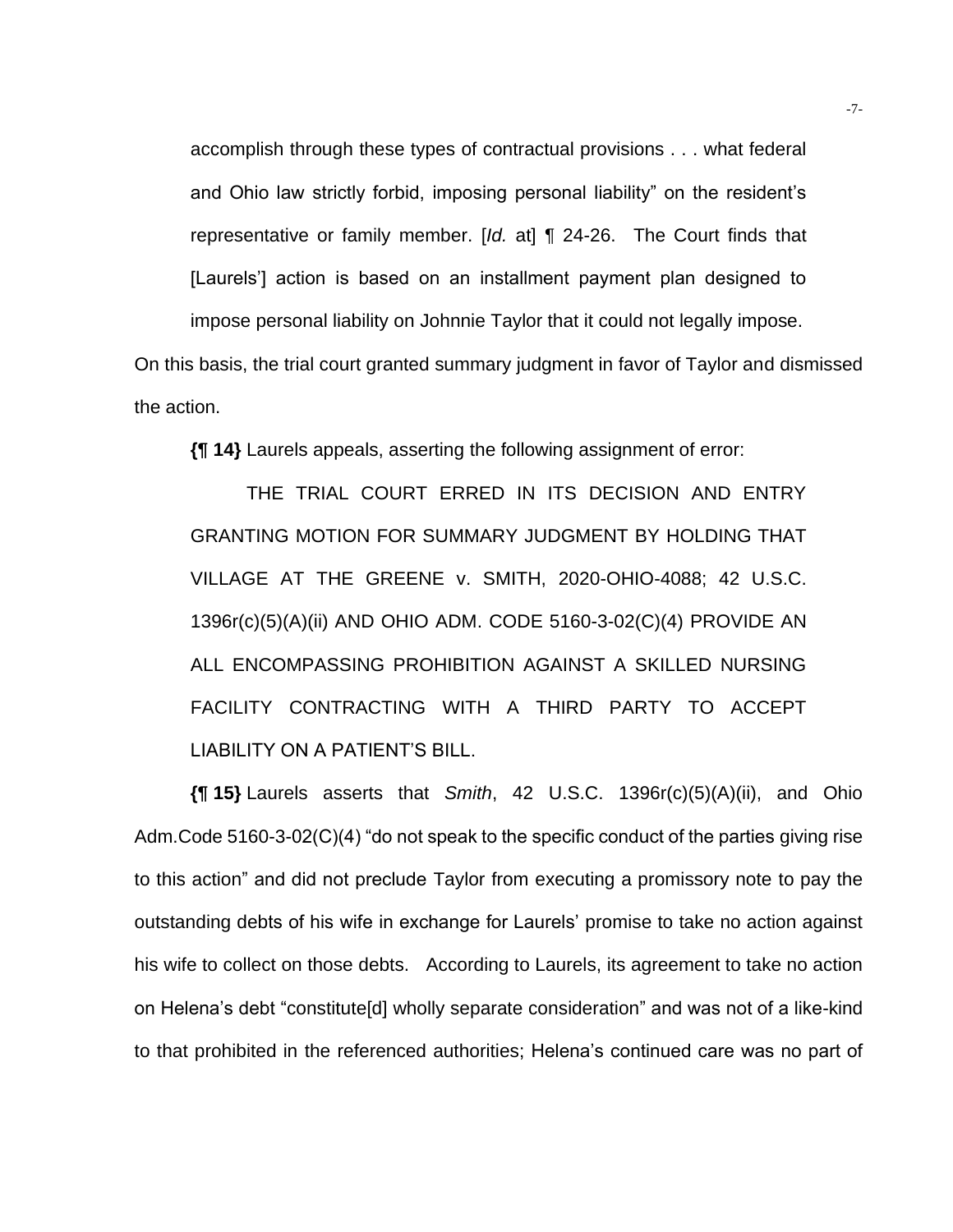the consideration, and therefore the agreement did not run afoul of 42 U.S.C. 1396r(c)(5)(A)(ii), Ohio Adm.Code 5160-3-02)(C)(4), or *Smith*.

**{¶ 16}** Taylor asserts that the trial court correctly determined that Laurels' installment payment plan was impermissibly designed to impose personal liability on him and was contrary to law.

**{¶ 17}** In *Smith,* we set forth the standard for review of a summary judgment:

We review the trial court's ruling on a motion for summary judgment de novo. *Schroeder v. Henness,* 2d Dist. Miami No. 2012 CA 18, 2013- Ohio-2767, ¶ 42. De novo review means that this court uses the same standard that the trial court should have used, and we examine the evidence, without deference to the trial court, to determine whether, as a matter of law, no genuine issues exist for trial. *Ward v. Bond,* 2d Dist. Champaign No. 2015-CA-2, 2015-Ohio-4297, ¶ 8.

Pursuant to Civ.R. 56(C), summary judgment is proper when (1) there is no genuine issue as to any material fact, (2) the moving party is entitled to judgment as a matter of law, and (3) reasonable minds, after construing the evidence most strongly in favor of the nonmoving party, can only conclude adversely to that party. *Zivich v. Mentor Soccer Club, Inc.,* 82 Ohio St.3d 367, 369-370, 696 N.E.2d 201 (1998). The moving party carries the initial burden of affirmatively demonstrating that no genuine issue of material fact remains to be litigated. *Mitseff v. Wheeler,* 38 Ohio St.3d 112, 115, 526 N.E.2d 798 (1988). Once the moving party satisfies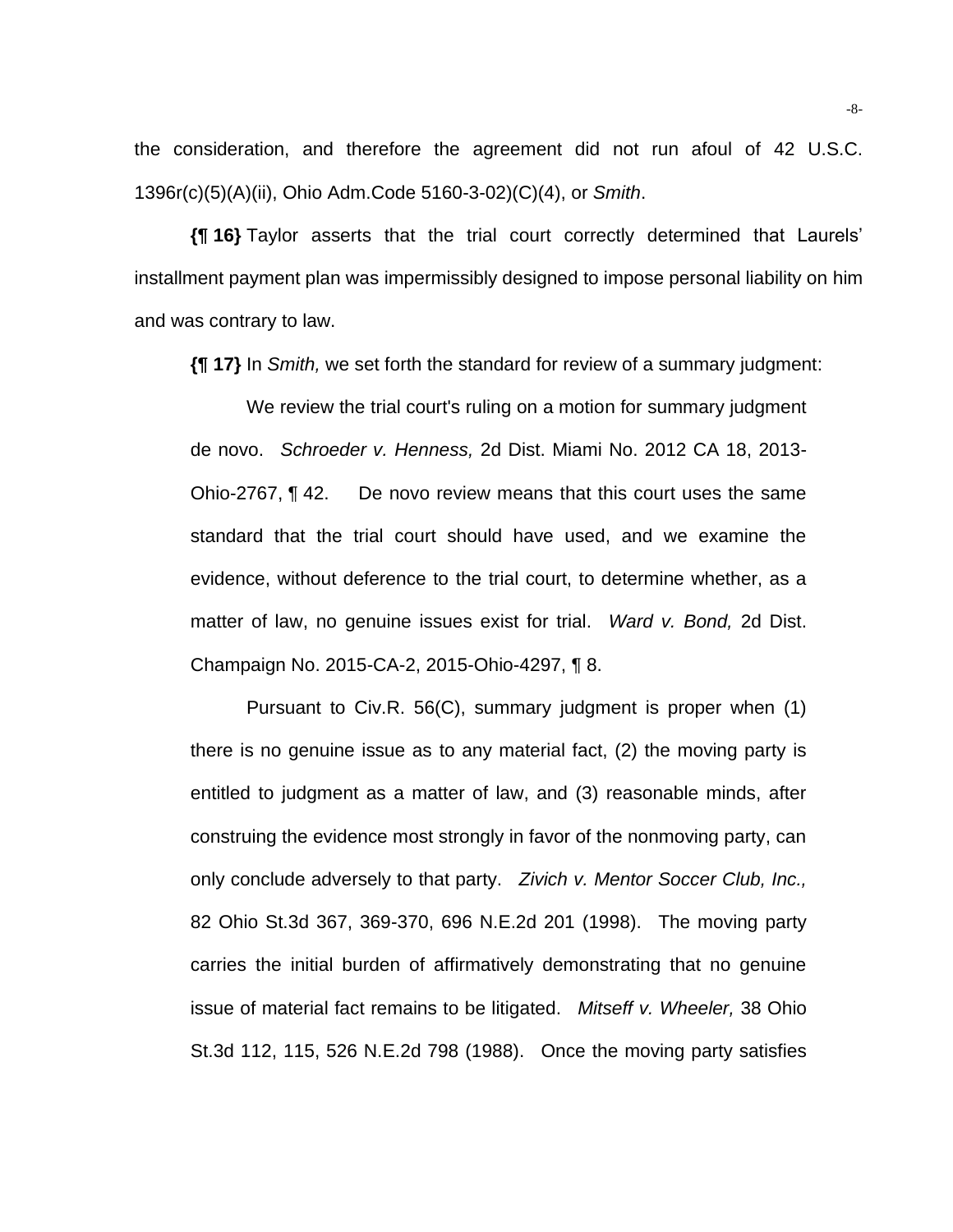its burden, the burden shifts to the nonmoving party to respond, with affidavits or as otherwise permitted by Civ.R. 56, setting forth specific facts that show that there is a genuine issue of material fact for trial. *Dresher v. Burt*, 75 Ohio St.3d 280, 293, 662 N.E.2d 264 (1996); Civ.R. 56(E). Throughout, the evidence must be construed in favor of the nonmoving party. *Id.*

*Smith,* 2d Dist. Montgomery No. 28762, 2020-Ohio-4088, at ¶ 11-12.

**{¶ 18}** We will now set forth the provisions of state and federal law relied upon by the trial court. 42 U.S.C. 1396r governs requirements for nursing facilities, and 42 U.S.C. 1396r(c)(5)(A)(ii) provides:

## **(c) Requirements relating to residents' rights**

**\* \* \***

(5) Admissions policy

(A) Admissions

With respect to admissions practices, a nursing facility must—

\* \* \*

(ii) not require a third party guarantee of payment to the facility as a condition of admission (or expedited admission) to, or continued stay in, the facility; \* \* \*

**{¶ 19}** 42 C.F.R. 483.15 governs admission, transfer and discharge rights of residents, and 42 C.F.R. 483.15(a)(3) provides:

(a) Admissions policy.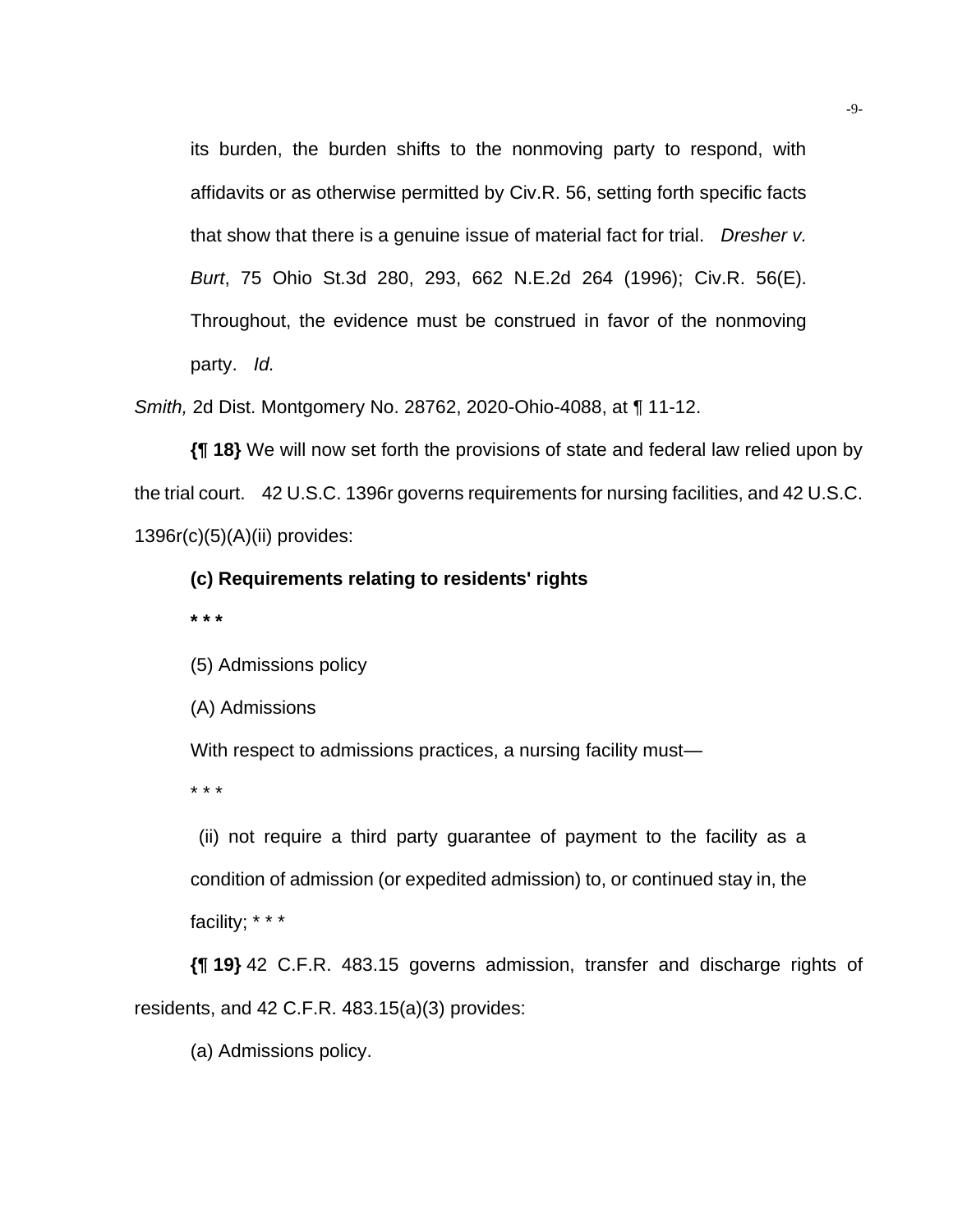\* \* \*

(3) The facility must not request or require a third party guarantee of payment to the facility as a condition of admission or expedited admission, or continued stay in the facility. However, the facility may request and require a resident representative who has legal access to a resident's income or resources available to pay for facility care to sign a contract, without incurring personal financial liability, to provide facility payment from the resident's income or resources.\* \* \*

**{¶ 20}** Finally, Ohio Adm.Code 5160-3-02 provides that the execution and maintenance of a provider agreement between the Ohio Department of Medicaid and the operator of a nursing facility are contingent upon compliance with the requirements set forth therein. Ohio Adm.Code 5160-3-02 (C)(4) provides:

(C) A provider of a [Nursing Facility] shall not:

\* \* \*

(4) Require a third party to accept personal responsibility for paying the facility charges out of his or her own funds. However, the facility may require a representative who has legal access to an individual's income or resources available to pay for facility care to sign a contract, without incurring personal financial liability, to provide facility payment from the individual's income or resources if the individual's medicaid application is denied and if the individual's cost of care is not being paid by medicare or another third-party payor. A third-party guarantee is not the same as a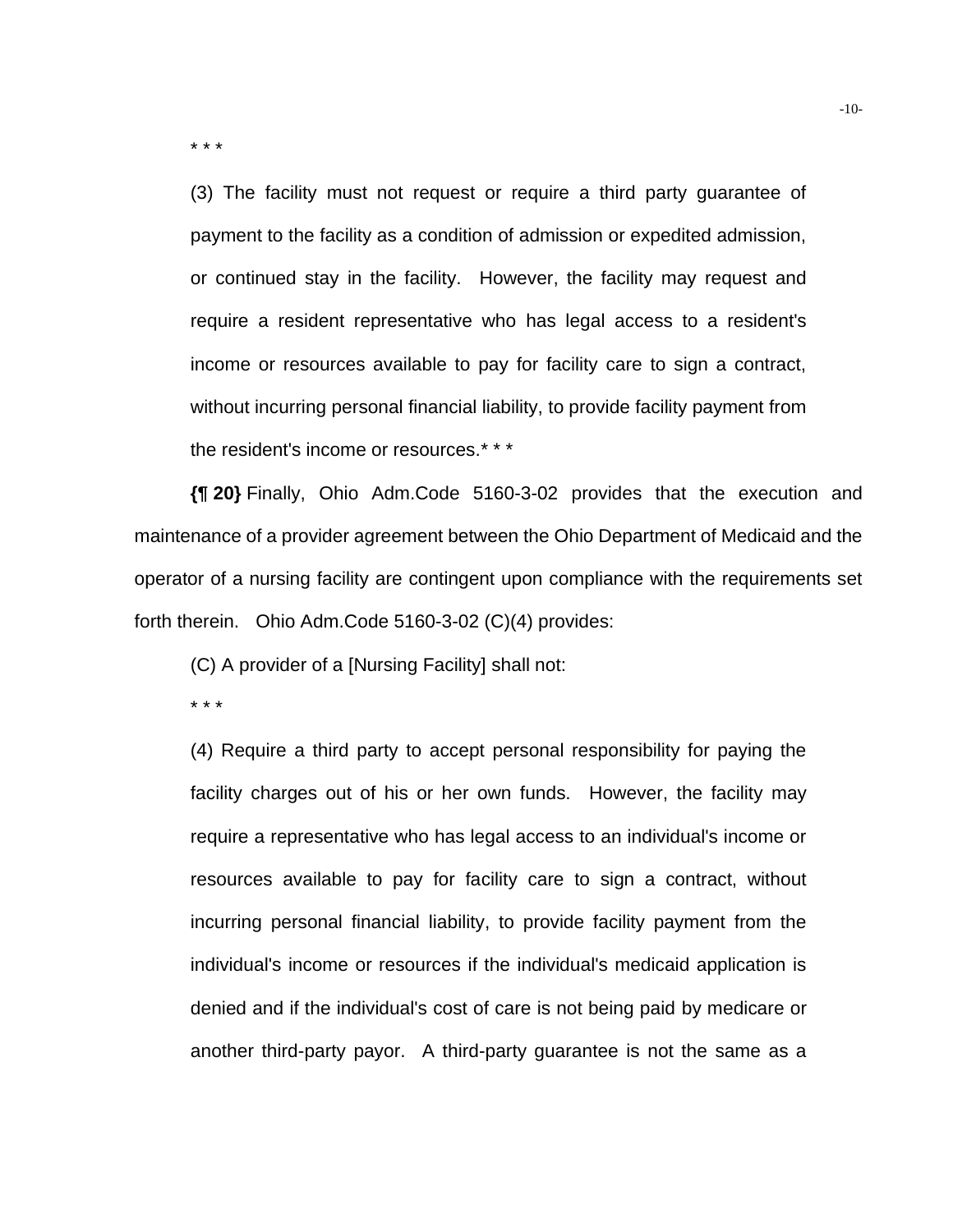third-party payor (i.e., an insurance company), and this provision does not preclude the facility from obtaining information about medicare and medicaid eligibility or the availability of private insurance. The prohibition against third-party guarantees applies to all individuals and prospective individuals in all certified [nursing facilities] regardless of payment source. This provision does not prohibit a third party from voluntarily making payment on behalf of an individual.

**{¶ 21}** In *Smith,* 2d Dist. Montgomery No. 28762, 2020-Ohio-4088, the trial court granted summary judgment in favor of Smith, the adult son of "Father," a resident at Village at the Greene ("Village"), as to Father's unpaid account. Smith had been granted Father's power of attorney ("POA"), and he had "executed a 'Consent to Treat & Admission Agreement' in order for Father to become a resident at Village." *Id*. at ¶ 1-3. The agreement provided in part: "YOU DO FOR YOURSELF AND YOUR HEIRS ADMINISTRATORS AND EXECUTORS, AGREE TO THE TERMS OF THIS AGREEMENT IN CONSIDERATION OF THE FACILITY'S ACCEPTANCE OF AND RENDERING SERVICES TO THE RESIDENT."

**{¶ 22}** Exhibit A to the agreement provided in part as follows: Potential for Discharge & Personal Guarantee of Payment \* \* \*

Many people wish to make sure that care and services to their loved ones are not terminated when the resident does not have the resources to pay for care. \* \* \* Thus, we provide the opportunity for Representatives to make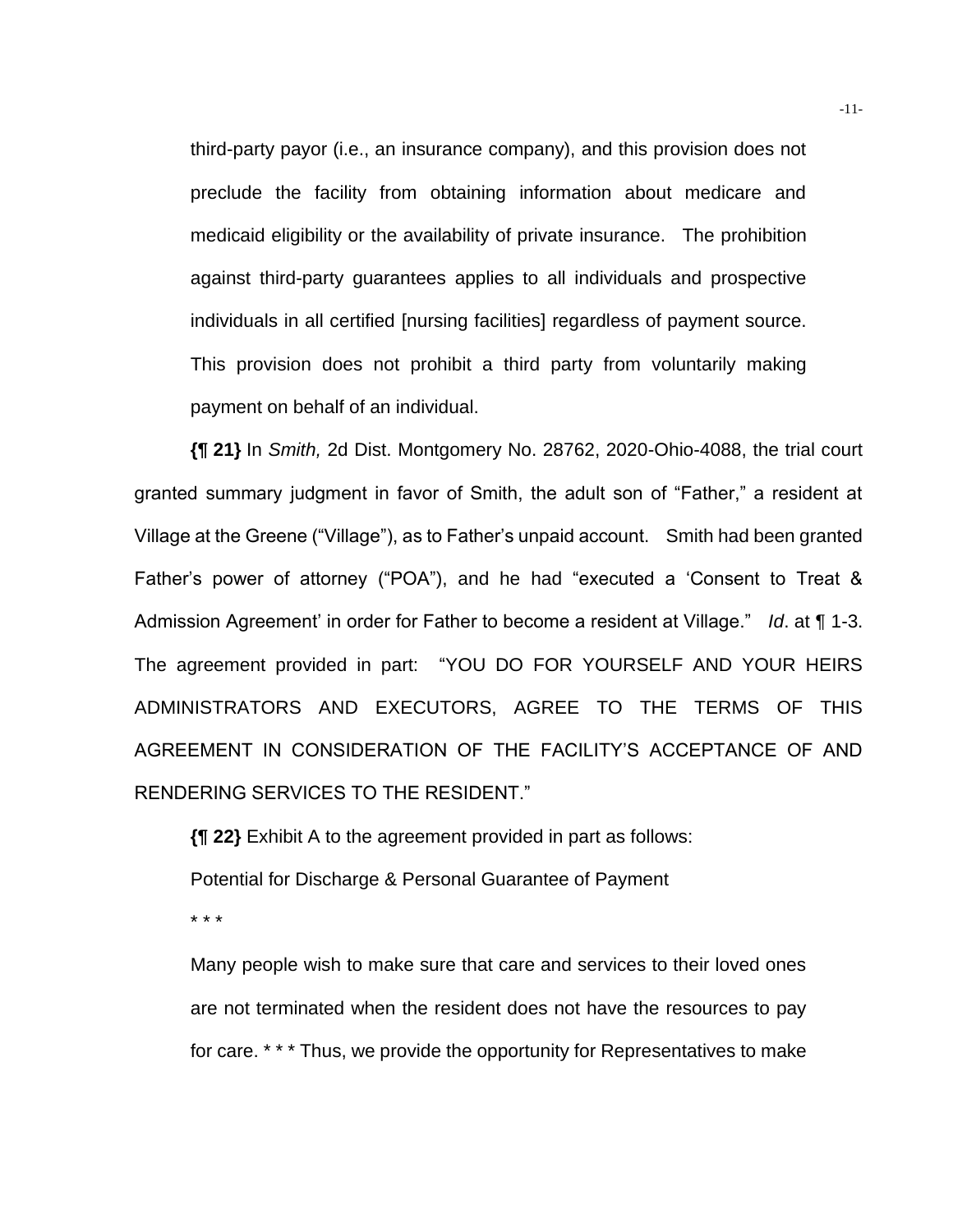payments on the Resident's behalf.

If the Representative would like to protect the Resident from being discharged for non-payment by agreeing to pay on their behalf if it becomes necessary, then he/she should initial "yes" below.

If the Representative does not wish to protect the Resident from being discharged for non-payment by agreeing to pay on their behalf if it becomes necessary, then he/she should initial "no" below.

BY INITIALING "YES", THE REPRESENTATIVE IS AGREEING TO VOLUNTARILY PERSONALLY GUARANTEE PAYMENT TO THE FACILITY, BE JOINTLY AND SEVERALLY LIABLE FOR ALL SERVICES AND SUPPLIES RECEIVED BY THE RESIDENT, AND TO MAKE ALL PAYMENTS WHEN THEY COME DUE. THE REPRESENTATIVE UNDERSTANDS THAT HE OR SHE IS NOT REQUIRED BY LAW OR THE FACILITY TO PERSONALLY GUARANTEE PAYMENT. THE REPRESENTATIVE AGREES THAT THIS GUARANTEE WILL CONTINUE UNTIL ALL FINANCIAL OBLIGATIONS TO THE FACILITY HAVE BEEN PAID IN FULL.

*Id.* at ¶ 3. Smith placed his initials on the "no" line on the agreement. *Id.*

**{¶ 23}** As this Court noted:

An additional exhibit to the contract, entitled "Representative Authority & Duties," provided that, as Father's representative, Smith "ha[d] legal access to and control over" Father's assets and resources (Complaint,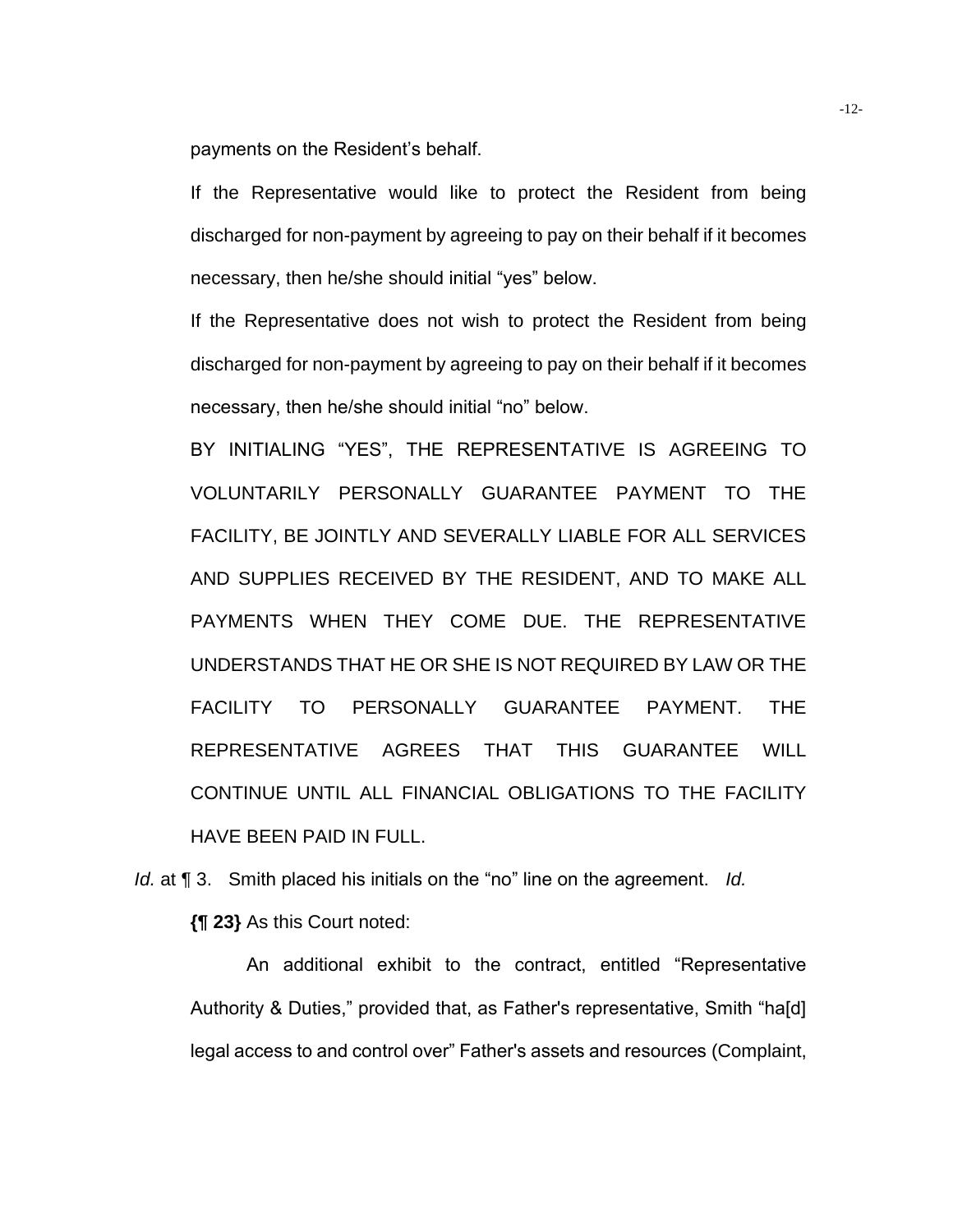Exh. A, attached Exh. C, ¶ C3), and "shall act in a fiduciary capacity on [Father's] behalf to satisfy [Father's] financial obligations" under the contract with Village. (*Id.* at ¶ C2.) The contract provided that Smith, as Father's representative, could be personally liable for failing to pay Father's debt to Village from Father's resources under two circumstances:

\* \* \* if any of [Father's] Resources transfer by operation of law while [Father] still has outstanding debts to [Village] and such transfer causes [Father's] remaining resources to be insufficient to pay the debt in full, then the Representative [Smith] agrees to be personally responsible for the remaining debt to [Village]. You agree that if You [sic] have misrepresented the Representative's legal authority to control [Father's] Resources or to enter into this Agreement on behalf of [Father], or if the Representative has misrepresented any information to [Village] as part of the admission process, then the Representative agrees to be personally liable for all of [Father's] responsibilities in this Agreement.

*Id.* at ¶ 4.

**{¶ 24}** Finally, "Exhibit C to the contract also obligated Smith, as Father's representative, to 'cooperate fully in any application, redetermination or appeals process related to Medicaid eligibility.' " *Id*. at ¶ 5. It further provided:

The Representative agrees to pay from his/her own resources any unpaid charges due to the Facility as a result of the Representative's failure to cooperate in the Medicaid eligibility or redetermination process, or appeals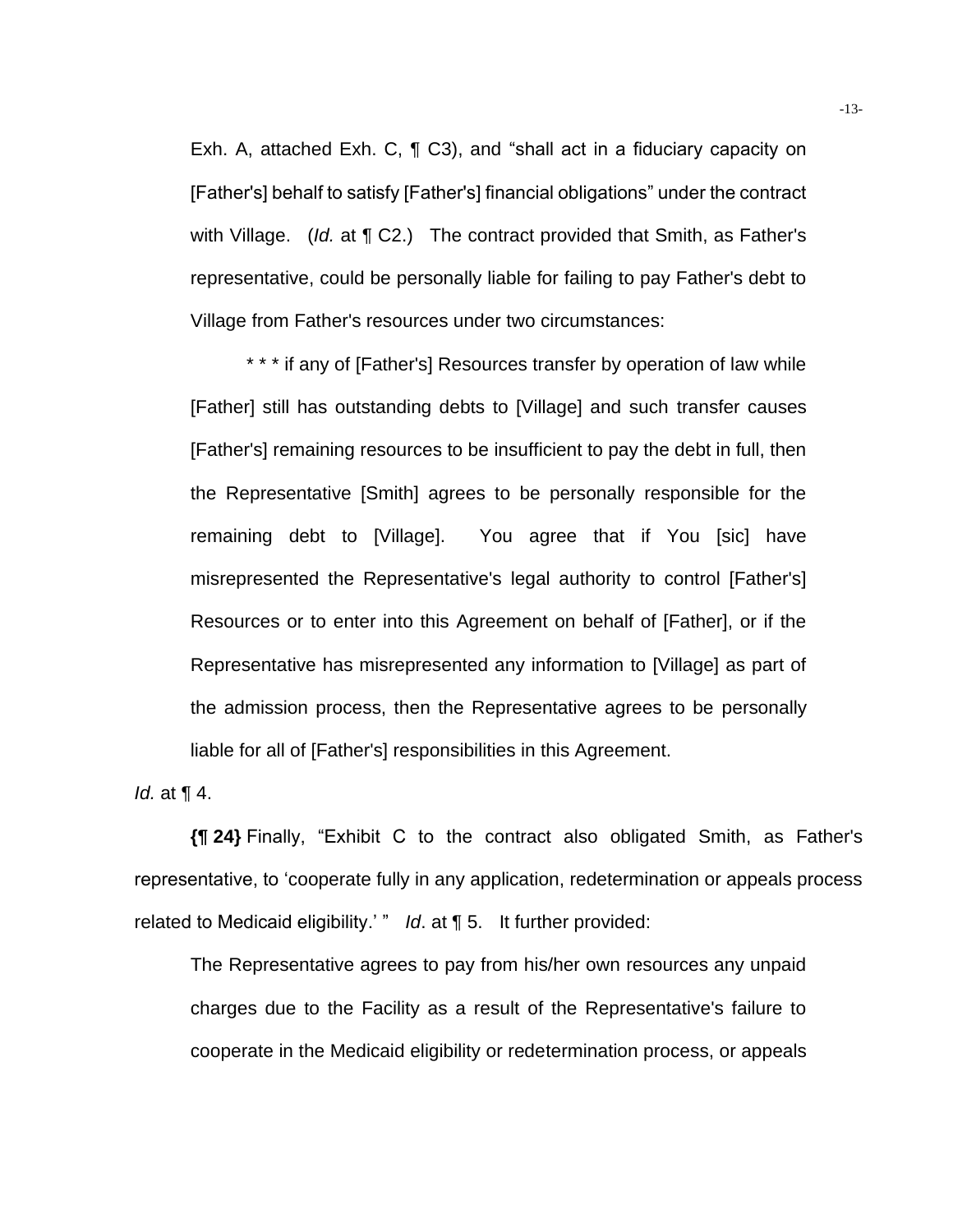thereto. "Failure to cooperate" shall include, but is not limited to, failing to provide documentation to the Medicaid agency in the time frames defined by law or as indicated by the relevant representative of the Medicaid agency.

*Id.*

**{¶ 25}** On May 16, 2019, the Village sued Father and Smith (as POA) for breach of contract and unjust enrichment. *Id.* at ¶ 6. In his motion for summary judgment, Smith asserted that he had resigned as Father's POA on August 9, 2019, that he remained in the action only in his individual capacity, and that he was not personally responsible for Father's alleged indebtedness to the Village. *Id.* at ¶ 7. The trial court entered summary judgment in favor of Smith, and this Court affirmed the judgment of the trial court on appeal.

**{¶ 26}** On appeal, the Village argued that the trial court had erred in denying it the right to the enforce the admission agreement, the terms "of which are expressly included to overcome the limitations existing in the inability of \* \* \* Village at the Greene to enforce the fiduciary powers in the Resident's Power of Attorney granted to the Agent, who is also the Representative." *Id.* at ¶ 10.

**{¶ 27}** We held:

\* \* \* Smith, in executing the contract with Village as Father's representative (whether through his power of attorney or otherwise), did not become subject to individual liability for the expenses incurred for Father's care. Smith specifically disclaimed in writing any intent or willingness to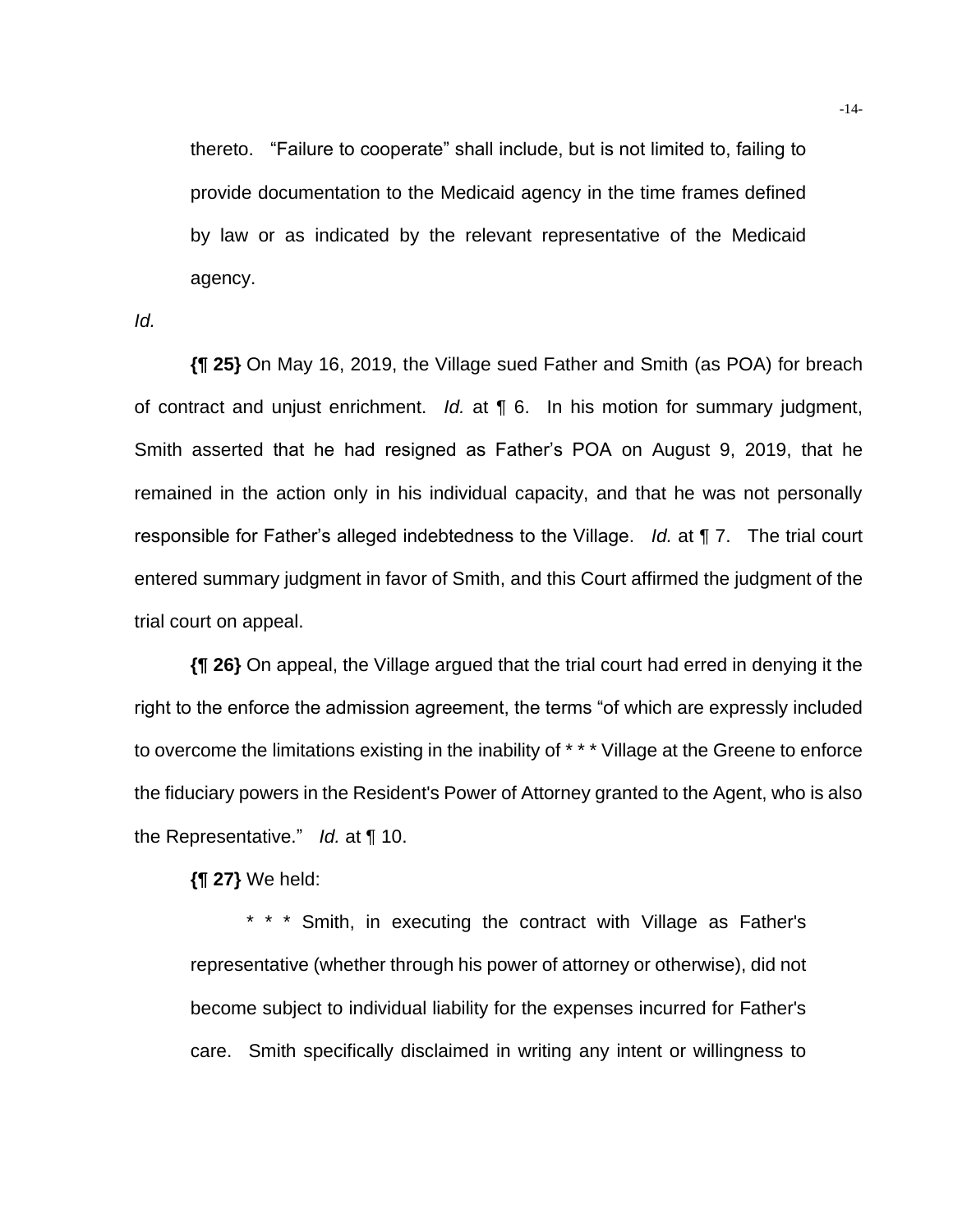assume personal responsibility for Father's charges. (Complaint, Exh. A, attached Exh. A.) Village attempted to override that declaration by arguing that Smith is personally liable for the breach of contract terms that required him to pay Father's expenses from Father's assets and for his alleged "failure to cooperate" in attempting to secure Medicaid benefits for Father's expenses. Reviewing the matter de novo, we agree with the trial court's conclusion that Village may not employ this "breach of contract" rationale to impose personal liability on Smith where the involuntary imposition of such responsibility is prohibited by both state and federal law.

*Id.* at ¶ 19.

**{¶ 28}** Citing 42 U.S.C. 1396r(c)(5)(A)(ii), 42 C.F.R. 483.15(a)(3), and Ohio Adm.Code 5160-3-02(C)(4), we determined as follows:

Although other Ohio appellate courts have alluded to the implications of 42 U.S.C. 1396r(c)(5)(B)(ii) and Ohio Adm.Code 5160-3-02(C)(4) in this context, those decisions ultimately did not determine whether such provisions prohibit the imposition of personal liability on a third-party alleged to have breached an agreement to pay a nursing facility from the nursing facility resident's assets under the third-party's control. \* \* \*

With that issue now squarely before us as a component of Smith's defense, we determine that a nursing facility may not accomplish through these types of contractual provisions (i.e., requiring a third-party representative to pay the nursing facility from the resident's assets and/or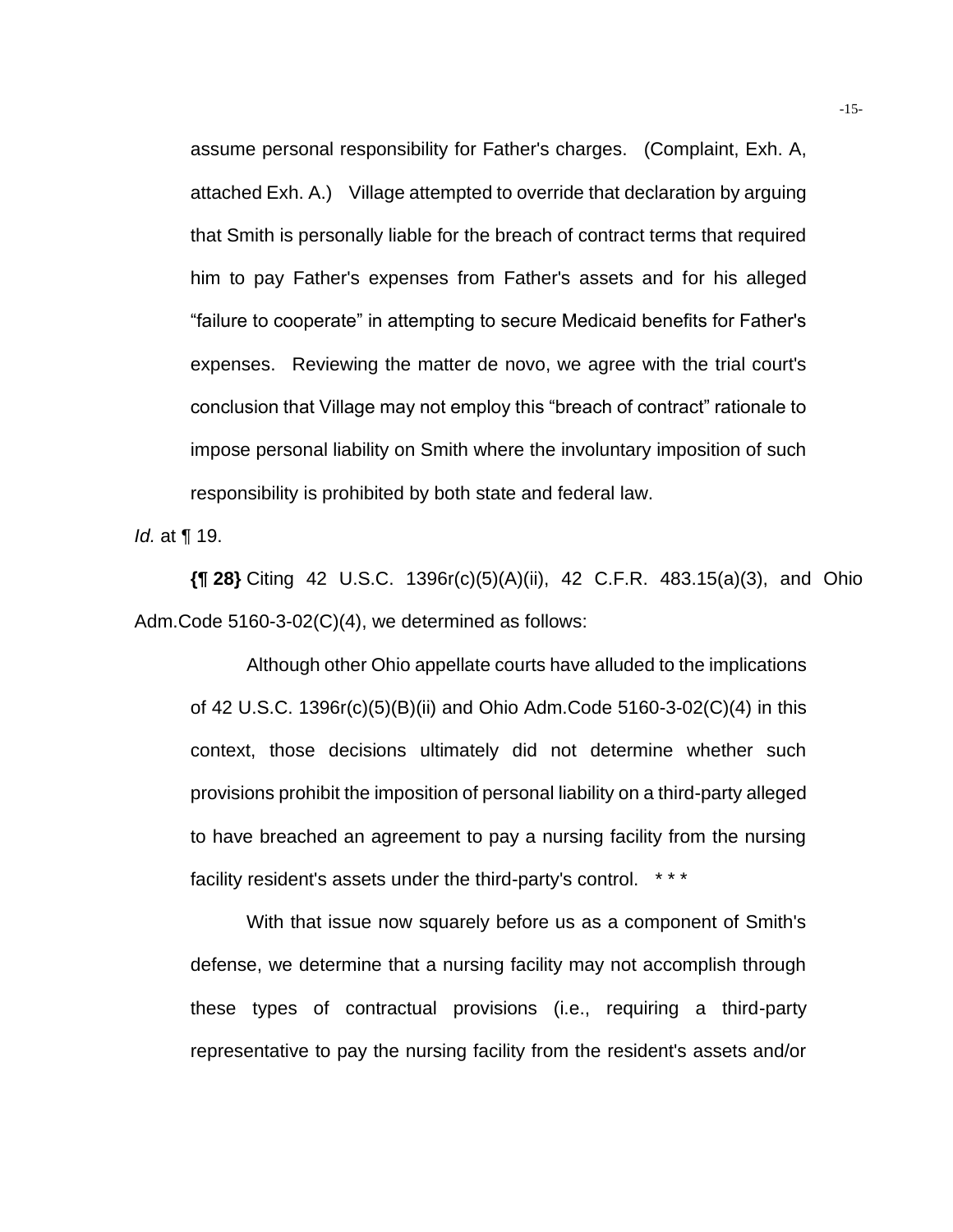to assist in obtaining government or insurance benefits to pay such charges) what federal and Ohio law strictly forbid: imposing personal liability on a resident's representative who does not voluntarily agree to assume that responsibility. While 42 U.S.C. 1396r(c)(5)(A)(ii) explicitly authorizes a nursing facility to require a third-party with "legal access to a resident's income or resources \* \* \* to sign a contract \* \* \* to provide payment" to the nursing facility from the resident's income or resources, that authorization comes with the express proviso that the third-party signs any such contract "without incurring personal financial liability." 42 C.F.R. 483.15(a)(3), too, provides that a third-party may be required to sign such a contract "without incurring personal financial liability," and Ohio Adm.Code 5160-3-02(C)(4) echoes the same "without incurring personal financial liability" language.

In direct contravention of the provisions of 42 U.S.C. 1396r(c)(5)(A)(ii), 42 C.F.R. 483.15(a)(3), and Ohio Adm.Code 5160-3-  $02(C)(4)$ , the form contract that Village required Smith to sign in order to admit Father to Village's care provided that Smith "agree[d] to pay from his/her own resources any unpaid charges due to [Village] as a result of the Representative's [Smith's] failure to cooperate in the Medicaid eligibility process." \* \* \* Village is not entitled to enforce that provision.

Furthermore, as to the contract terms that purported to subject Smith to personal liability for failing to assure that Father's charges were paid from Father's resources under Smith's control (*id.* at ¶ C3), Village did not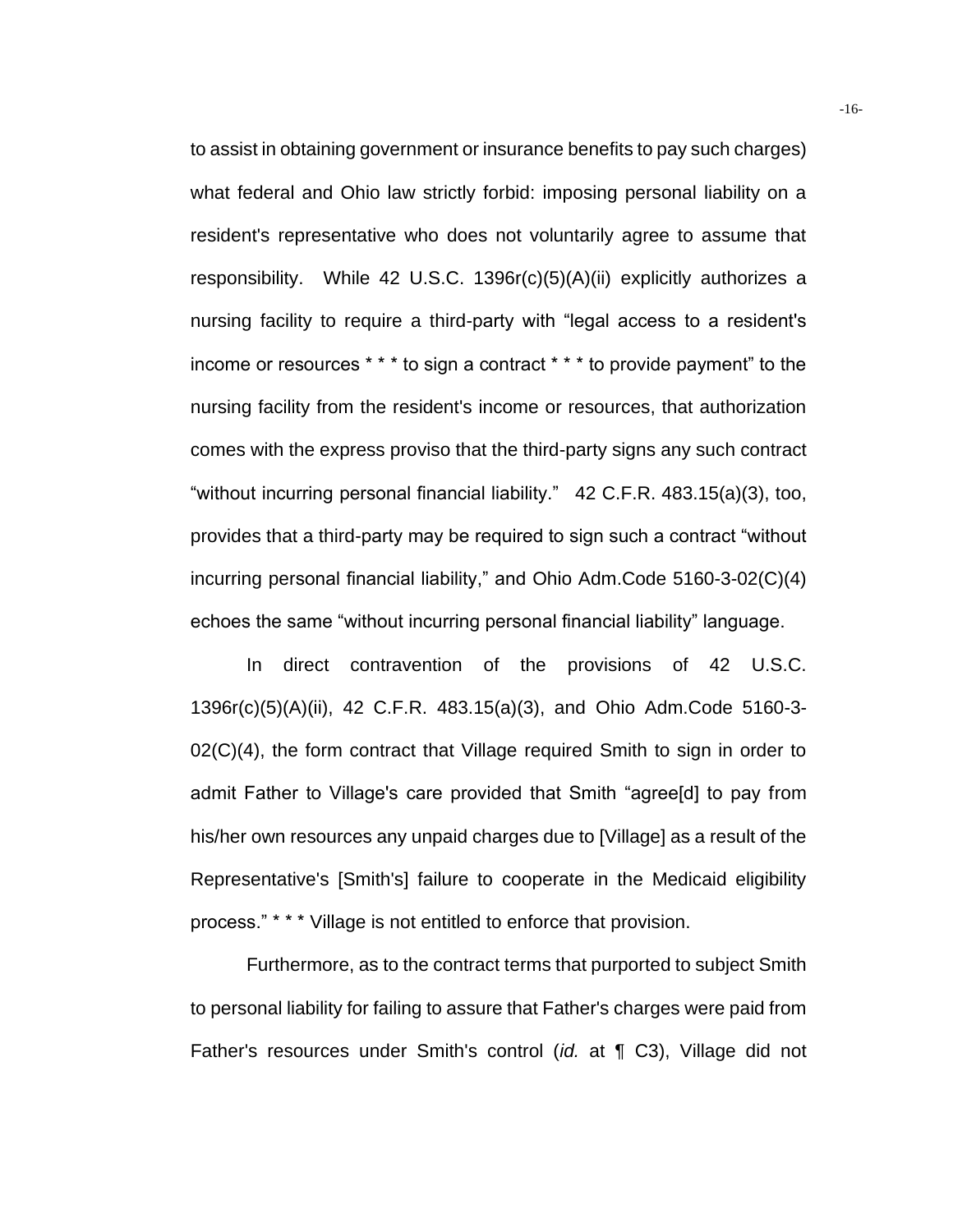produce evidence in opposition to Smith's summary judgment motion that demonstrated Father's resources had "transfer[red] by operation of law while [Father] \* \* \* ha[d] outstanding debts to [Village]," or that Smith "misrepresented" to Village any information pertinent to Father's resources or admission. (*See id.)* Absent such evidence, Village failed to sustain its burden to show that a genuine issue of material fact remained regarding Smith's personal liability, even if such personal liability could be imposed in circumstances this record does not even suggest (e.g. self-serving malfeasance by the representative).

Given that Smith had resigned as Father's attorney-in-fact and Village demonstrated no valid factual or legal basis on which to hold Smith personally liable for Father's indebtedness to Village, the trial court did not err by entering summary judgment in Smith's favor as to Village's complaint in its entirety.

*Id.* at ¶ 23-27.

**{¶ 29}** We conclude that the matter herein is distinct from *Smith*. First, our decision in *Smith* makes clear that Smith executed the "Consent to Treat & Admission Agreement" "*in order for Father to become a resident at Village*," and that Village sought to enforce the *admission* agreement. As we noted, Smith "specifically disclaimed in writing any intent or willingness to assume personal responsibility for Father's care," and this Court determined that the facility could not impose personal liability on a representative who did not voluntarily agree to that responsibility. While the facility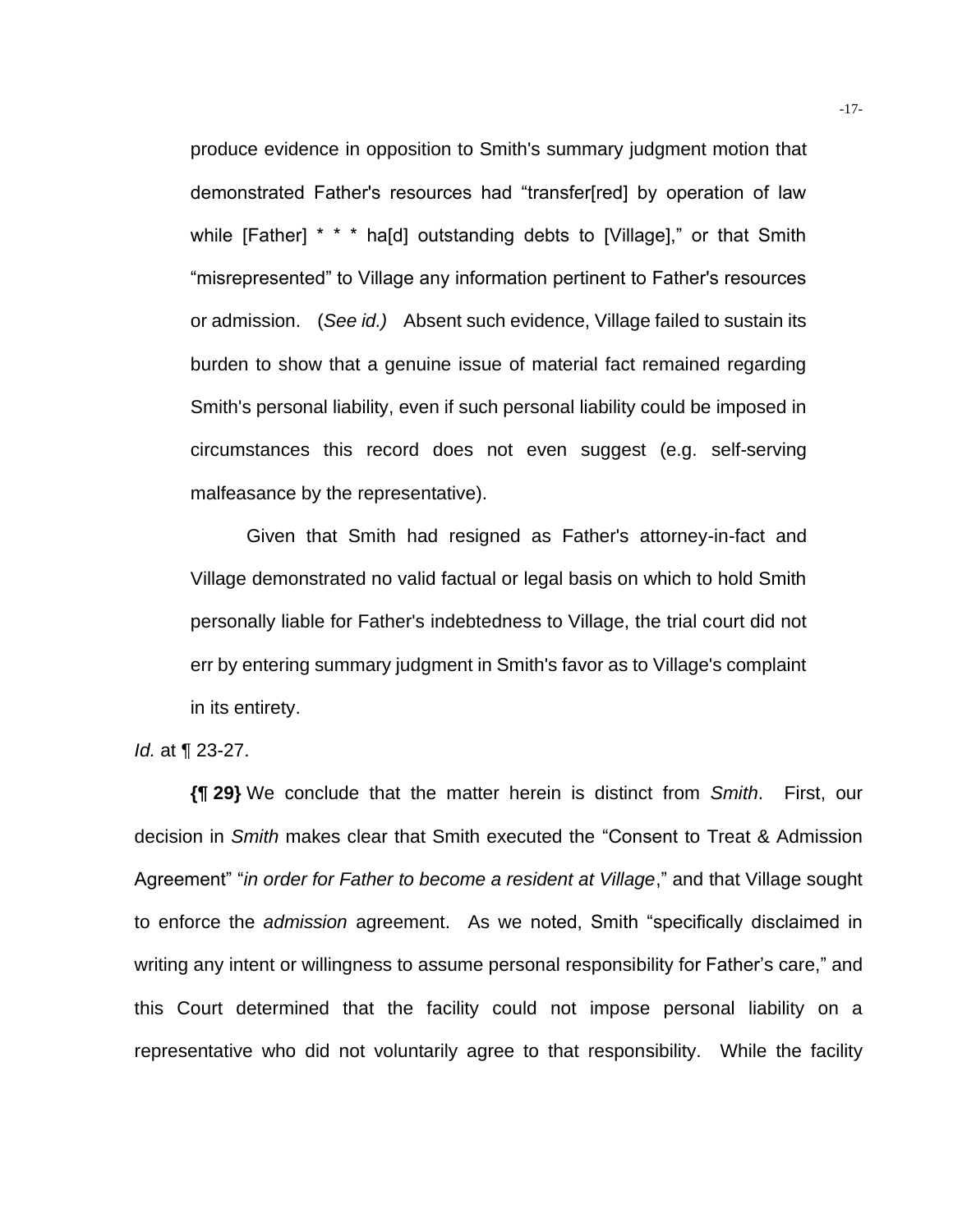asserted that contract law applied to the enforcement of the provision in the admission agreement that required Smith "to pay from his/her own resources any unpaid charges due to due to [Village] as a result of [Smith's] failure to cooperate in the Medicaid eligibility process," we determined that, pursuant to 42 U.S.C. 1396r(c)(5)(A)(ii), 42 C.F.R. 483.15(a)(3), and Ohio Adm.Code 5160-3-02(C)(4), the facility was not entitled to enforce that provision of the Admission Agreement.

**{¶ 30}** In contrast, the December 10, 2018 "payment agreement" that Taylor executed was addressed to a past due balance accrued by Helena over the nine months since her admission. We note that any admission agreement Helena may have executed is not part of our record.

**{¶ 31}** As we noted in *Smith*:

"To prove a breach of contract claim, a plaintiff must show 'the existence of a contract, performance by the plaintiff, breach by the defendant, and damage or loss to the plaintiff.' " *Nilavar v. Osborn*, 137 Ohio App.3d 469,483-484, 738 N.E.2d 1271 (2d Dist.2000), quoting *Doner v. Snapp*, 98 Ohio App.3d 597, 600, 649 N.E.2d 42 (2d Dist.1994). However, " '[a] contract is binding only upon parties to a contract and those in privity with them.' " *Vancrest Mgt. Corp. v. Mullenhour*, 2019-Ohio-2958, 140 N.E.3d 1051, ¶ 13 (3d Dist.), quoting *Gilchrist v. Saxon Mtge. Servs.*, 10th Dist. Franklin No. 12AP-556, 2013-Ohio-949, ¶ 23.

*Smith* at ¶ 14.

**{¶ 32}** Since the federal and state authorities relied upon in *Smith* are applicable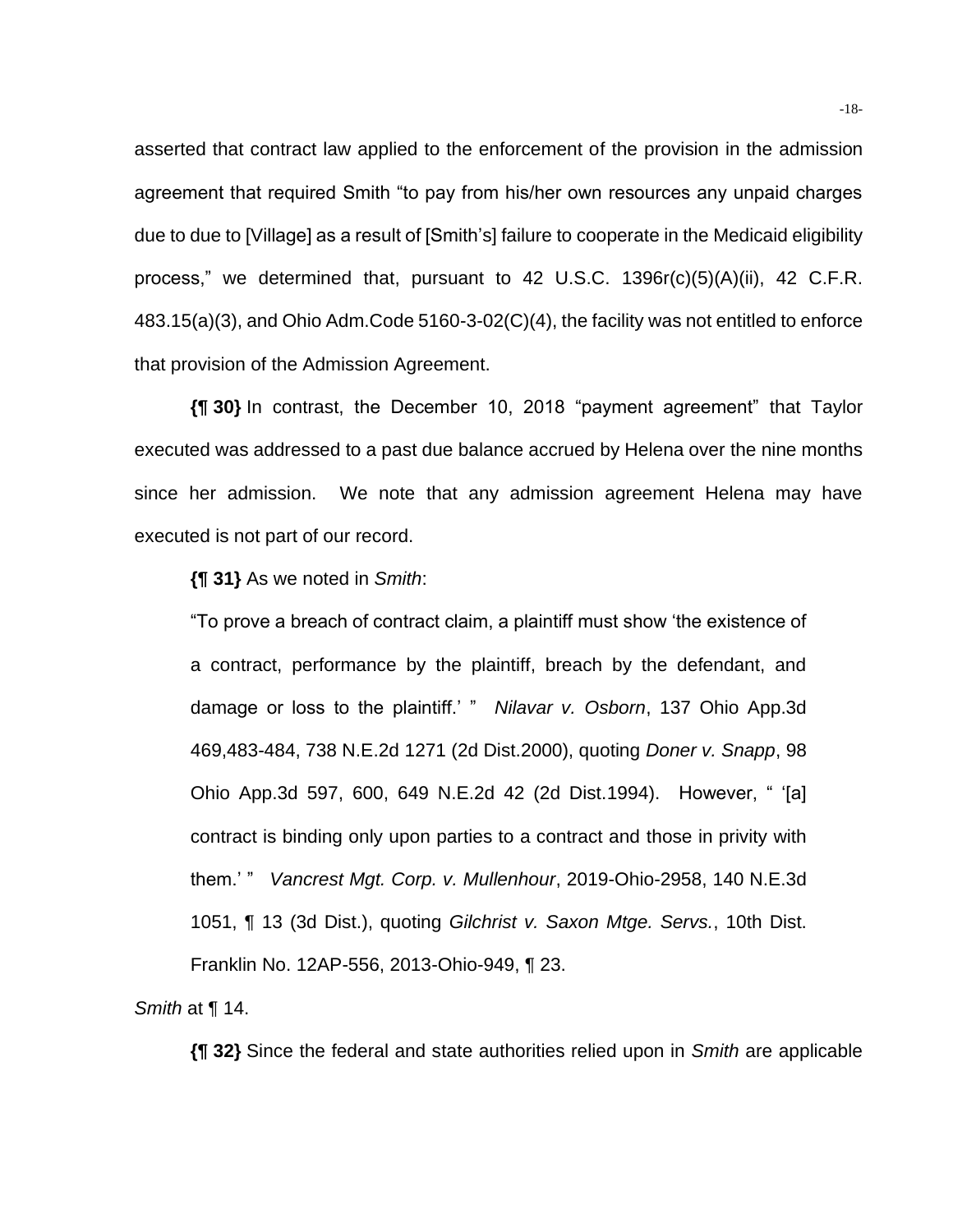to admission and provider agreements, we conclude that they do not apply to the "payment agreement" executed by Taylor. As noted above, pursuant to the terms of the payment agreement, Taylor agreed to pay a monthly amount in exchange for Laurels' forbearance in "pursuing \* \* \* collections activity." Taylor acknowledged that he signed the payment agreement and that it was executed after Laurels provided services to Helena. While he disputed the amount due, he provided no evidence to establish a genuine issue of material fact regarding the balance owed. He further provided no evidence that the monthly payment he agreed to pay "was for [Helena's] social security income that she was receiving at the time," as he averred in the affidavit attached to his motion, which was not notarized. Based upon the foregoing, and in the absence of a genuine issue of material fact, we conclude that Laurels had a valid legal basis to hold Taylor personally liable for Helena's past-due balance. In other words, we agree with Laurels that the authorities relied upon by Taylor did not provide an all-encompassing prohibition against a skilled nursing facility's contracting with a third party to accept liability on a patient's bill.

**{¶ 33}** Laurels' assignment of error is sustained.

**{¶ 34}** The judgment of the trial court is reversed, and the matter is remanded for proceedings consistent with this opinion.

. . . . . . . . . . . . .

WELBAUM, J. and EPLEY, J., concur.